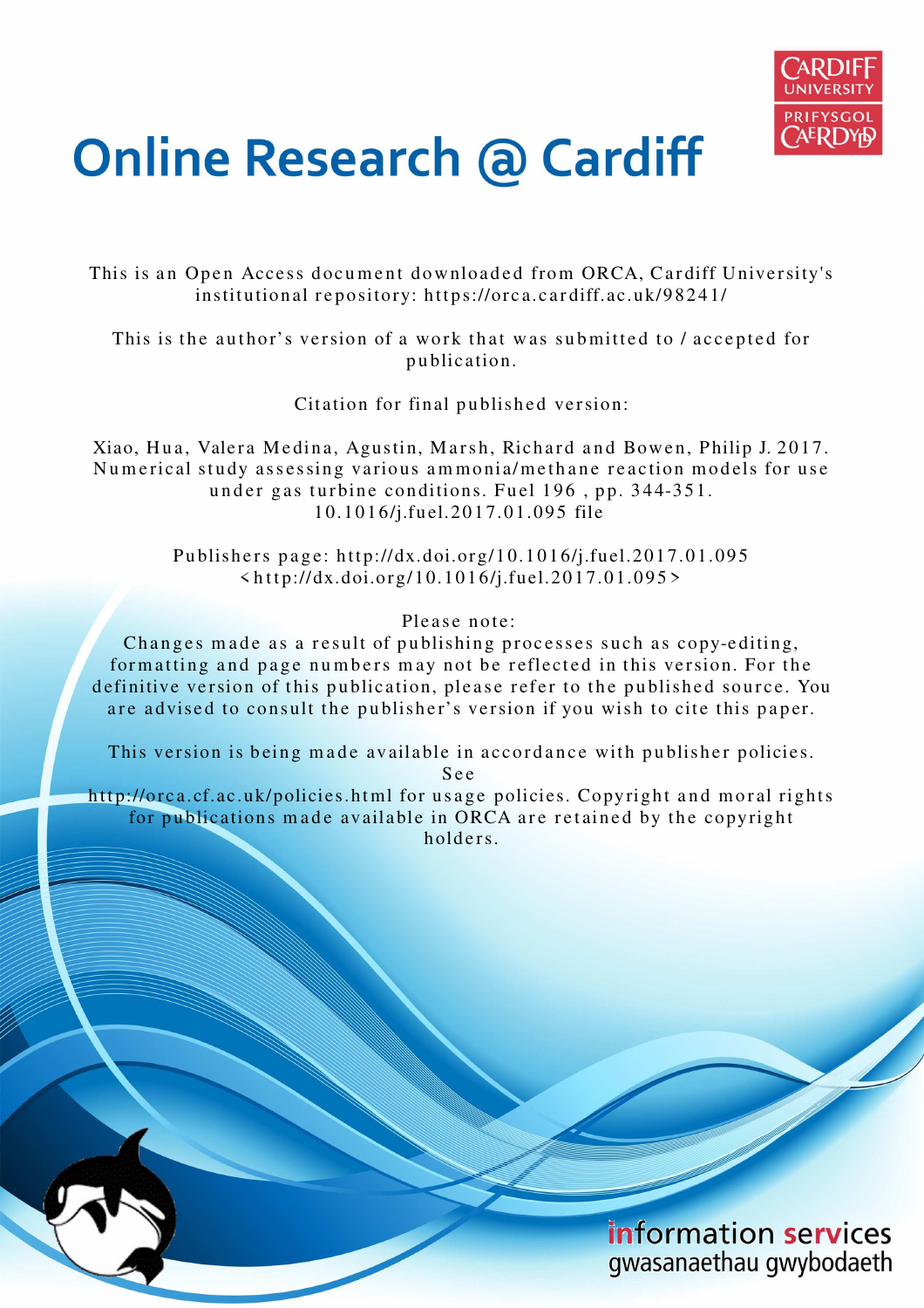## Numerical study assessing various ammonia/methane reaction models for use under gas turbine conditions

#### Abbreviations

- CRN Chemical Reactor Network
- STP Standard temperature and pressure
- E.R. Fuel–air equivalence ratio
- T Temperature of unburnt mixture

## **ABSTRACT**

Ammonia as an alternative fuel and hydrogen carrier has received increased attention in recent years. To explore the potential of co-firing ammonia with methane for power generation, studies involving robust mathematical analyses is required to progress towards industrial implementation. To explore the chemical kinetic mechanisms best suited to ammonia/methane combustion in gas turbines, five different detailed mechanisms are compared to assess their efficacy in representing the reaction kinetics under practical gas turbine combustor operating conditions. Ignition delay time is compared with recently published predictions showing that the mechanisms of Tian and Teresa exhibit the best accuracy over a large range of conditions. A one-dimensional simulation was also conducted using a Chemical Reactor Network (CRN) model, thus providing a relatively quick estimation of the combustion mechanisms under swirling combustion conditions. The simulation of NOx emissions indicate that the Tian mechanism performs better than the others considered. Hence, the Tian mechanism was selected as the most appropriate for further studies of ammonia/methane combustion through a set of experiments carried out at various equivalence ratios and pressure conditions. Finally, sensitivity and pathway analyses were also performed to identify important reactions and species under high-pressure conditions, areas that need more attention for model development and emission control in future studies.

**Keywords:** Ammonia/methane combustion, detailed kinetic mechanisms, gas turbine, Ignition delay , NOx

## **1 Introduction**

Ammonia is a promising energy storage material which could be utilised to replace conventional fossil fuel under the background of ever increasing energy demand and climate change issues. When derived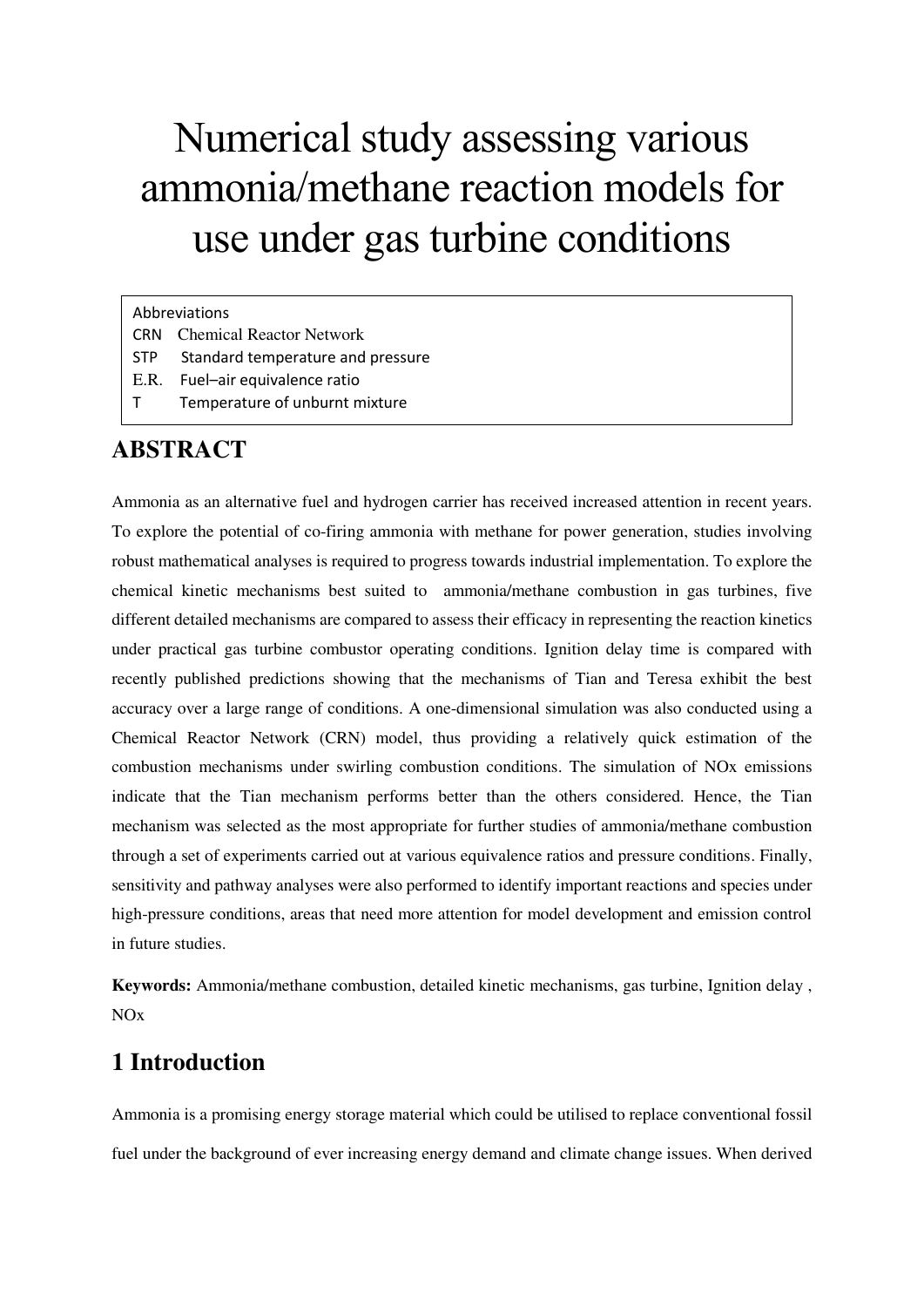from renewable sources, ammonia can be a long-term sustainable fuel capable of fulfilling some of the energy demand in isolated areas disconnected from main national grids. Compared to other fuels such as hydrogen, biofuels, shale gas, dimethyl ether, etc. ammonia can also have many advantages for its storage, delivery and distribution. For instance, ammonia contains a large hydrogen component but it does not have the same issues during storage as it can be converted into a liquid at relatively low pressure (~8 bar). Moreover, as ammonia is an important chemical used as a fertilizer, there are already well established infrastructures and experience for its storage, handling, transportation and distribution worldwide.

Currently there are several groups trying to utilize ammonia for power systems, mostly in internal combustion engines [1-5]. However, power obtained from such units is relatively modest, typically in the  $0.1 - 1$  MW range. Thus similarly responsive but larger power generators will be required to meet the demands of electrical grids. As a result, considering the pressure to reduce carbon dioxide emission and finite resources of fossil fuels, using "green" ammonia in gas turbines for power generation is an interesting proposition. However, there is still a dearth of information relating to the utilization of ammonia in gas turbine combustors.

Although research has been undertaken for operational flame limits, chemical models, flame speed and internal combustion engines, gas turbines have played a minor role using this fuel. Academia has shown some development in the understanding of these systems, but this is limited [6-9]. Results show a series of challenges when utilising this fuel including: a) lower flame temperatures and slower kinetics; b)stability and efficiency problem; c) requirements for pre-vapourising the ammonia ; d) pre-cracking of the molecule to improve ignition reliability and increase burning rate. NASA also identified during their XLR-99 program the need for "combustor enhancers" such as hydrogen, gasoline, kerosene, propane, etc., especially during start-up and idle [9]. Another potential fuel enhancer is methane, as this is the main fuel of gas turbines for power generation. An ammonia/methane blend could be used not only from green ammonia sources, but also from by-product ammonia obtained from industrial processes. Ammonia addition could support peak-hour energy consumption requirements with fuel cost reduction. For instance, an immediate beneficiary of this blend could be steelworks companies that produce ammonia as a by-product of coke oven gas cleaning [10, 11]. Therefore, this research appraises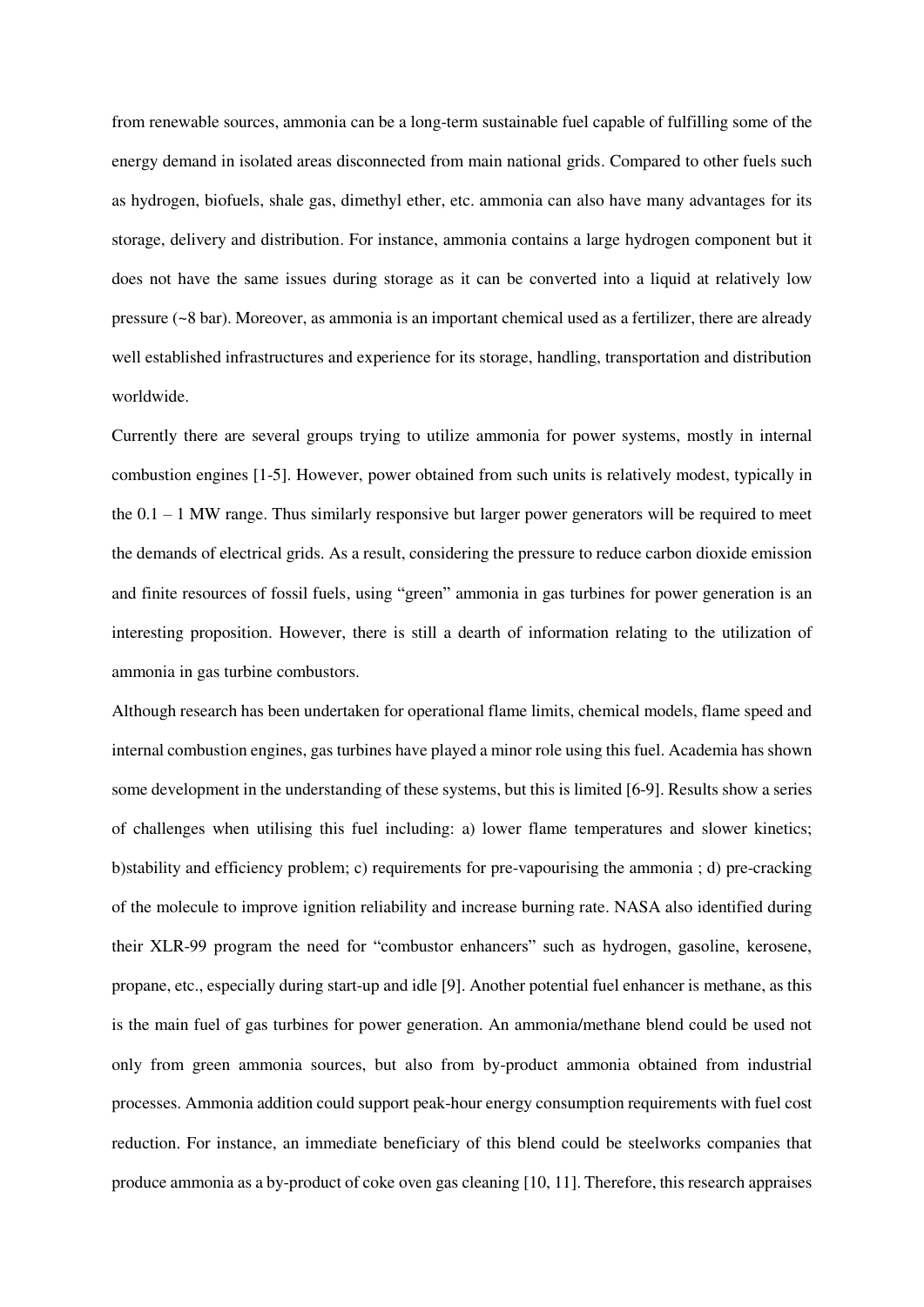ammonia/methane as the fuel to be studied for the purpose of application in gas turbine combustion for large scale power generation in these energy intensive industries.

To utilize ammonia/methane effectively in a gas turbine, it is essential to understand better the reaction mechanism using detailed chemical kinetic models. In addition, computational fluid dynamics (CFD) simulations can serve as a powerful tool for analysing and designing ammonia combustion systems. Developing a CFD-based methodology alongside a detailed ammonia mechanism can help to capture more accurate information for the prediction of  $NO<sub>x</sub>$  emissions, turbulent reacting flows, combustion dynamics, ignition delays, etc. Previous studies [12-15] have concentrated on developing detailed chemical mechanisms of ammonia combustion. However, the challenging conditions in gas turbine combustors such as high inlet temperature, high pressure, recirculation flow fields require a more specific study on the chemical progression of ammonia/methane species, which is still immature in the development of large scale industrial systems.

Thus, there is a need to compare the performance of different detailed ammonia combustion mechanisms in order to define the most suitable at present, simultaneously identifying its weaknesses for further research. This can be resolved using numerical models to distinguish which one is capable of providing a better correlation to ammonia combustion kinetics under conditions of a typical gas turbine combustor. Without any previous study on the field, it is clear that there is a great opportunity in the area to develop new mechanisms, CFD simulations, experimental setups and industrial designs. The aim of this study is mainly to compare the performance of different detailed ammonia  $(NH<sub>3</sub>)$ combustion mechanisms and distinguish which is most capable of representing ammonia/methane combustion kinetics under conditions of a typical gas turbine combustor. As a convenient way of evaluating the accuracy of detailed kinetic mechanisms, the ignition delay time of ammonia diluted with argon was calculated firstly for a wide range of temperatures and pressures.  $NO<sub>x</sub>$  emissions were also predicted for validation against experiment data obtained through experiments using a gas turbine swirl burner. A 1D simulation was conducted for  $NO<sub>x</sub>$  emissions calculation using a Chemical Reactor Network (CRN) model. Thus, influence of the boundary conditions towards  $NO<sub>x</sub>$  formation were also analysed using the most suitable mechanism.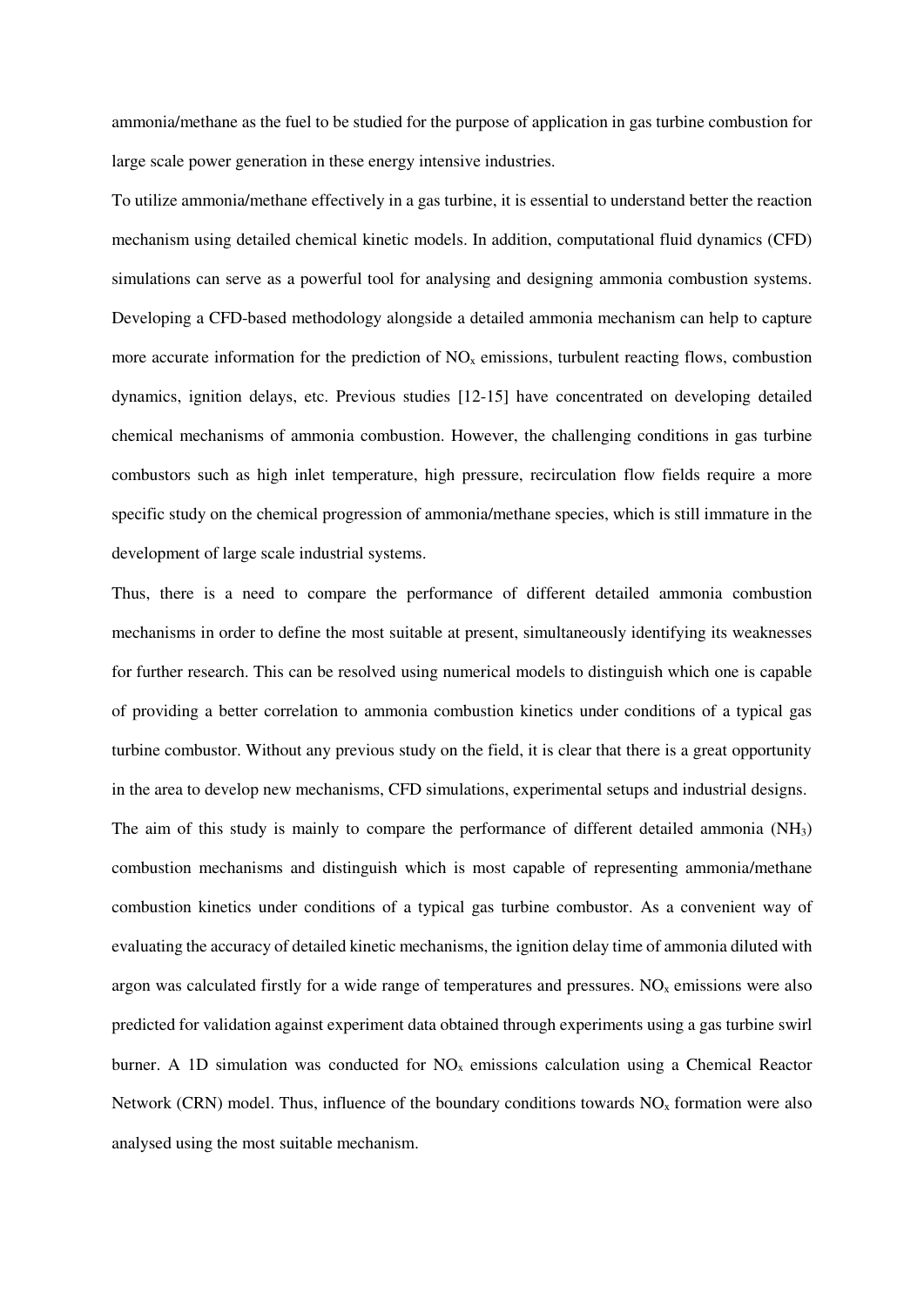#### **1.1 Reaction Mechanisms for Ammonia Combustion**

A considerable number of studies on detailed mechanisms for ammonia oxidation have been conducted previously. Tian et al. [16] developed a 703 steps mechanism for CH4/NH3 premixed combustion at low pressure. The influence of NH3/CH4 mole ratio on flame structure was identified by using molecularbeam mass spectrometry (MBMS) and tunable synchrotron VUV photoionization. The model was validated recently against the experimental data of laminar burning velocity at various pressures [17]. Teresa et al. [18] studied the oxidation of NH3 during oxy-fuel combustion of methane. A detailed chemical kinetic model is developed based on experimental data covering equivalence ratios ranging from fuel-rich to fuel-lean conditions at temperature ranges of 973–1773 K, involving 97species and 779 reactions.

Another mechanism - which has over 85 species and 1200 reactions - was developed for small hydrocarbons flames by Konnov [19]. This mechanism provides full implementation of kinetic data for NO formation. This mechanism has been validated by many combustion studies including flame speed [13] and NO formation [20]. The Åbo Akademi (ÅA) scheme [21] is a gas-phase detailed chemical kinetic model that involves 60 species in 371 elementary gas-phase reactions. This mechanism was created for the simulation of biomass derivative gases combustion at moderate temperature. Since it takes into account the oxidation of light hydrocarbons, ammonia as well as the interactions between hydrocarbon and nitrogen-containing species, this mechanism is suitable for this study. The mechanism has been validated against various studies on flame speed,  $NO<sub>x</sub>$  concentration, etc. over a wide range of temperatures and equivalence ratio [22]. The Gas Research Institution released its most updated version of the GRI 3.0 mechanism for methane combustion in 2005 [23], which contains 53 species and 325 chemical reactions. This mechanism has already been validated for ammonia-doped methane combustion [22]. GRI 3.0 has also been widely used for predicting nitrogen-oxide pollutants since it includes detailed kinetic mechanisms for  $NO<sub>x</sub>$  formation through CH<sub>4</sub> combustion [24, 25].

In addition, there are a large number of studies concerning mechanisms for ammonia combustion. Skreiberg [26] established a detailed mechanism for ammonia oxidation in flames under fuel-rich conditions and moderate temperatures. Since ammonia chemical reactions are studied in the presence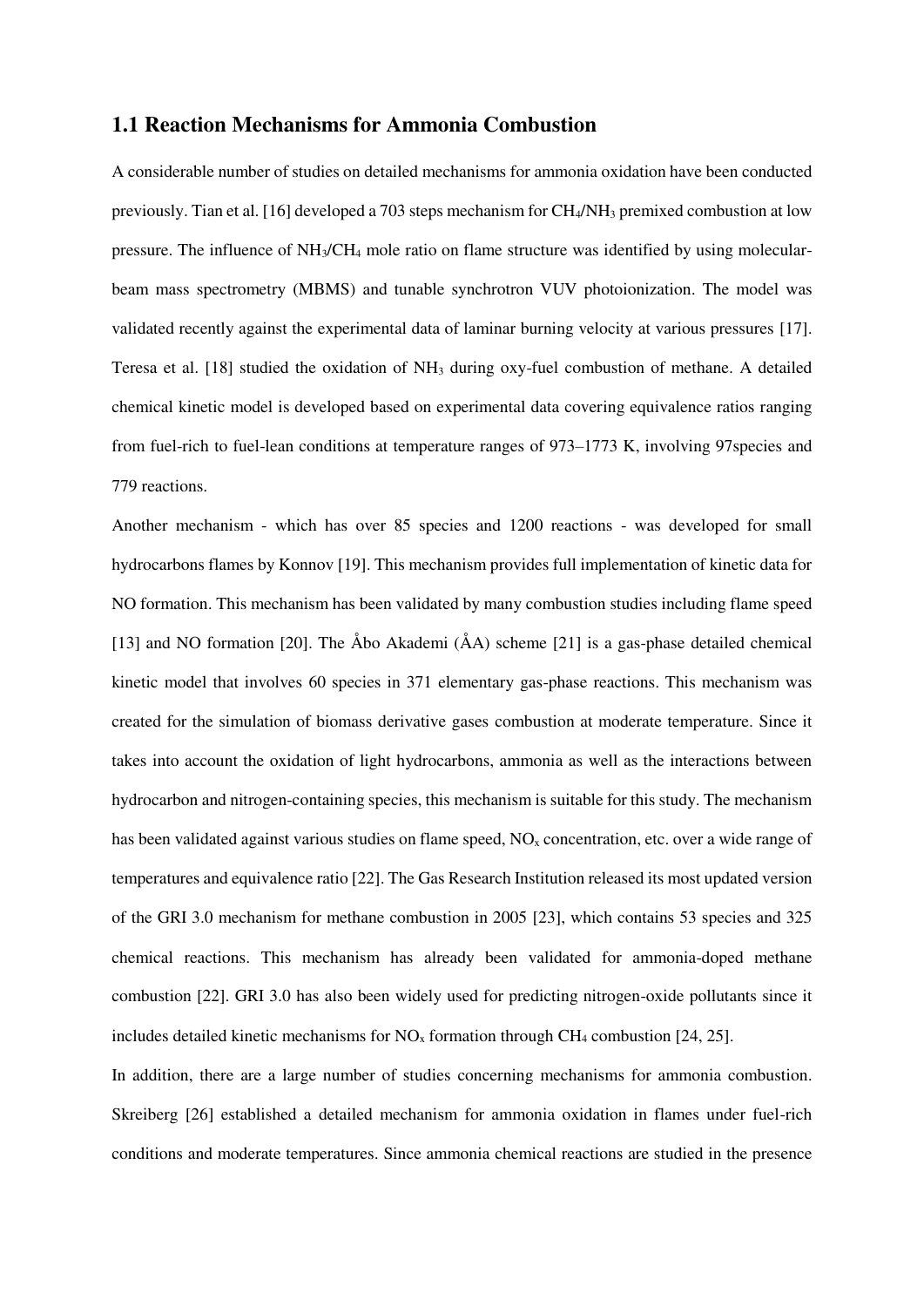of CH<sub>4</sub>, H<sub>2</sub> and CO, it is recommended for modelling  $NO<sub>x</sub>$  emissions of biomass combustion. Olivier [14] studied ammonia combustion kinetic mechanisms under high temperatures (1560–2455 K) and high pressure conditions for comparison with ignition delay time data. Glarborg et al [24] created a detailed chemical kinetic model in which interactions between hydrocarbons and nitrogenous species are well established. A modified model of the Dagaut mechanism has also been proposed in which significant improvements are achieved in modelling  $NO<sub>x</sub>/N<sub>2</sub>O$  data [14]. Li et al [27] studied methane and air flames doped with ammonia to analyse the formation of  $NO<sub>x</sub>$  from fuel-N. This study also validated the capability of Konnov and Skreiberg mechanisms in predicting ammonia conversion. Kumar et al [13] studied ammonia/hydrogen combustion and laminar flame speed by comparing the performance of GRI-Mech3.0, Tian and Konnov detailed mechanisms. The study shows Tian and Konnov mechanisms are perform best inpredicting combustion effects over a wide range of equivalence ratio  $(0.5-1.1)$  and NH<sub>3</sub>/H<sub>2</sub> ratios  $(0.80\%$  by energy). Nozari et al [12] proposed two reduced mechanisms for ammonia combustion based on Konnov mechanism, both of which demonstrated good performance in predicting flame speed and  $NO<sub>x</sub>$  emission formation. Duynslaegher et al [28] also studied the kinetics of ammonia containing premixed flames for applications in spark ignition engines. Konnov, Tian, Lindstedt and Smith mechanisms are compared by mole fraction showing that only the first two performed best compared with experimental data.

Although there are many detailed chemical mechanisms in the literature, only those which have been validated are considered for the numerical work in this study. In addition, considering that methane is the only combustion promoter for the ammonia based fuel in this study, five mechanisms are selected for the analysis. These are Tian, Teresa, Konnov, ÅA and GRI 3.0 mechanisms. Although they are not developed for conditions inside gas turbine combustors, it is meaningful to validate and expand their application range and compare the accuracy of these mechanisms for the application in gas turbine running on ammonia/methane blends.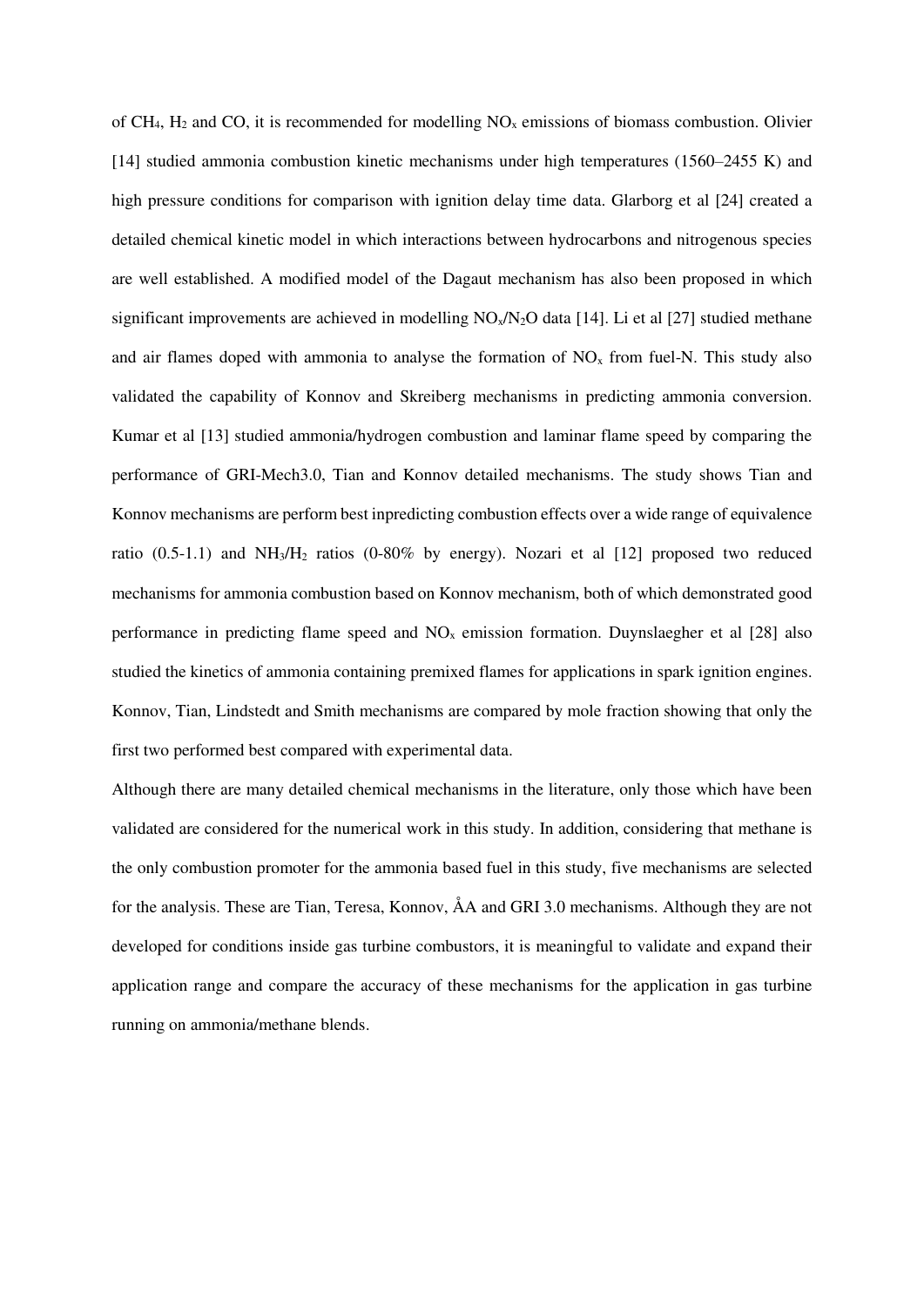## **2 Methodology**

#### **2.1 Experimental Setup**

Experimental work was carried out using premix combustion of CH<sub>4</sub>/NH<sub>3</sub> and air in a generic swirl burner representative of industrial systems, Fig. 1. This system is located at the Gas Turbine Research Centre (GTRC), Cardiff University. As shown in Table 1, experimental conditions vary from different pressures, equivalence ratios, ammonia/methane fuel concentrations and power outputs using a geometric swirl number of 1.05[. Reynolds number v](javascript:void(0);)aried from 10,800 to 21,000 for a range of operating conditions. In the experiments, the tested blend was successfully characterised only for  $61\%$  NH<sub>3</sub> $-39\%$ CH4 (molar fraction) [29]. Moreover, the current setup allowed for ammonia mass flowrates up to 0.8 g/s. Herein 30 kW and 44 kW power loads were studied under these conditions, Table 1. During the experiments, the entire rig is confined by a quartz tube fitted to the system to provide a confinement for the flame, as utilised in modern gas turbine combustors. Coriolis mass flow meters were used to achieve measurements with ±2% deviation. An Avigilon 5 Mp H.264 HD camera was used to capture the flame during various stability stages and provide qualitative insights of the flame behaviour. A heated vacuum chemiluminescence analyser (Signal 4000VM) was employed to quantify  $NO<sub>x</sub>$  concentrations with ~5% measurement error. Emissions data from the experiments were used to validate the numerical work in this study. Further details of these tests and the rig can be found in [29].



**Fig. 1.** Gas Turbine Combustor at the GTRC.

| Mass NH <sub>3</sub> $\lceil \frac{g}{s} \rceil$ | Mass $CH_4[g/s]$ |      | Mass $O_2$ [g/s] Mass Air [g/s] | <b>Base Power [KW]</b> | <b>E.R.</b> |  |  |  |  |
|--------------------------------------------------|------------------|------|---------------------------------|------------------------|-------------|--|--|--|--|
| $1.0$ atm                                        |                  |      |                                 |                        |             |  |  |  |  |
| 0.80                                             | 0.47             | 3.68 | 16.66                           | 43.85                  | 0.81        |  |  |  |  |
| 0.82                                             | 0.47             | 2.93 | 13.25                           | 44.30                  | 1.02        |  |  |  |  |
| 0.82                                             | 0.47             | 2.62 | 11.88                           | 44.30                  | 1.14        |  |  |  |  |

**Table 1** Experimental conditions of ammonia/methane combustion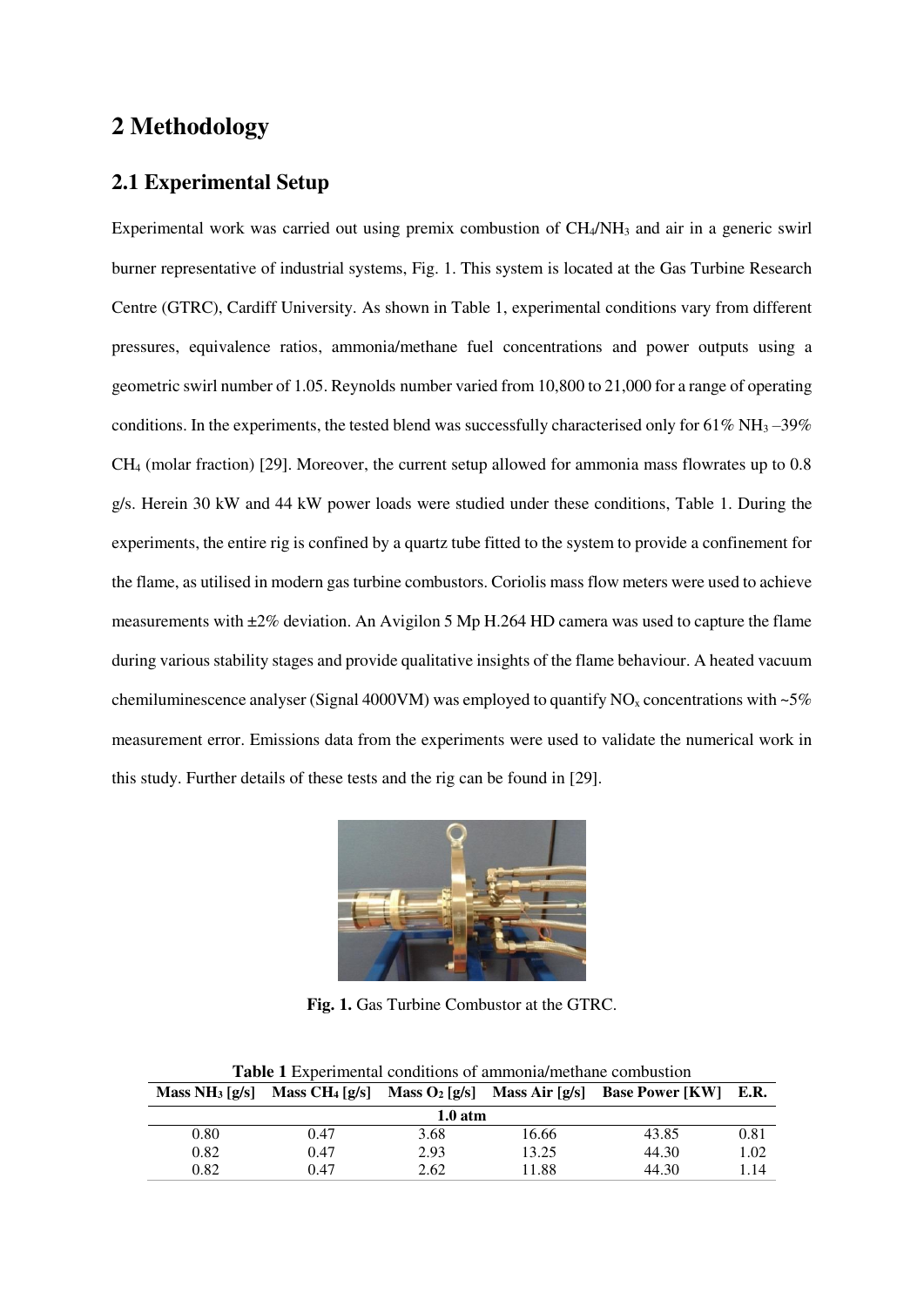|           | 0.82 | 0.47 | 2.40 | 10.86 | 44.30 | 1.24 |  |  |  |  |
|-----------|------|------|------|-------|-------|------|--|--|--|--|
|           | 0.80 | 0.47 | 2.18 | 9.85  | 43.85 | 1.37 |  |  |  |  |
| $2.0$ atm |      |      |      |       |       |      |  |  |  |  |
|           | 0.58 | 0.34 | 2.73 | 12.35 | 31.75 | 0.80 |  |  |  |  |
|           | 0.58 | 0.34 | 2.10 | 9.57  | 31.75 | 1.03 |  |  |  |  |
|           | 0.58 | 0.34 | 1.91 | 8.65  | 31.75 | 1.14 |  |  |  |  |
|           | 0.58 | 0.34 | 1.77 | 8.00  | 31.75 | 1.23 |  |  |  |  |
|           | 0.58 | 0.34 | 1.54 | 6.98  | 31.75 | 1.42 |  |  |  |  |
|           |      |      |      |       |       |      |  |  |  |  |

#### **2.2 Numerical Simulation**

#### **2.2.1. Ignition Delay Times Modelling**

Ignition delay time is the time interval needed for a certain mixture to be ignited without external energy supply. Ignition delay is mainly affected by a mixture's composition, temperature and pressure. Numerical prediction of ignition delay times is helpful in understanding autoignition parameters, detailed kinetics and reduction of detailed mechanisms. In fact, as an important well-known validation technology, computational prediction of ignition delay times is usually compared with shock-tube experiments [30-32]. In this study, ignition delay times were modelled with a closed homogeneous reactor in CHEMKIN-PRO. In this model, the ignition delay time can be defined based on different criteria such as the time at which a certain species reaches the maximum concentration or the time at which an inflection point appears in pressure or temperature profiles [14, 30, 32].

In this study, ignition delay times are extracted as the time corresponding to the steepest rate of the OH generation [14]. The model is calculated at constant volume and adiabatic conditions. In the simulation, the ammonia and oxidiser mixtures are highly diluted (98-99%) to minimize effects of viscous, heat transfer and non-equilibrium as performed in shock-tube experimental conditions [33]. The numerical work was carried out under a wide range of pressures, temperatures and equivalence ratios to simulate the experimental results provided by Mathieu et al [14]. The five mechanisms mentioned above were tested to validate their accuracy in predicting the ignition delay times.

#### **2.2.2 Chemical Reactor Network**

A 1D simulation was conducted using a Chemical Reactor Network (CRN) model, which has proved to be effective for gas turbine simulations [34, 35]. In this study the CRN model is utilized to simulate ammonia/methane combustion in the swirl combustor used in the experimental campaign. Different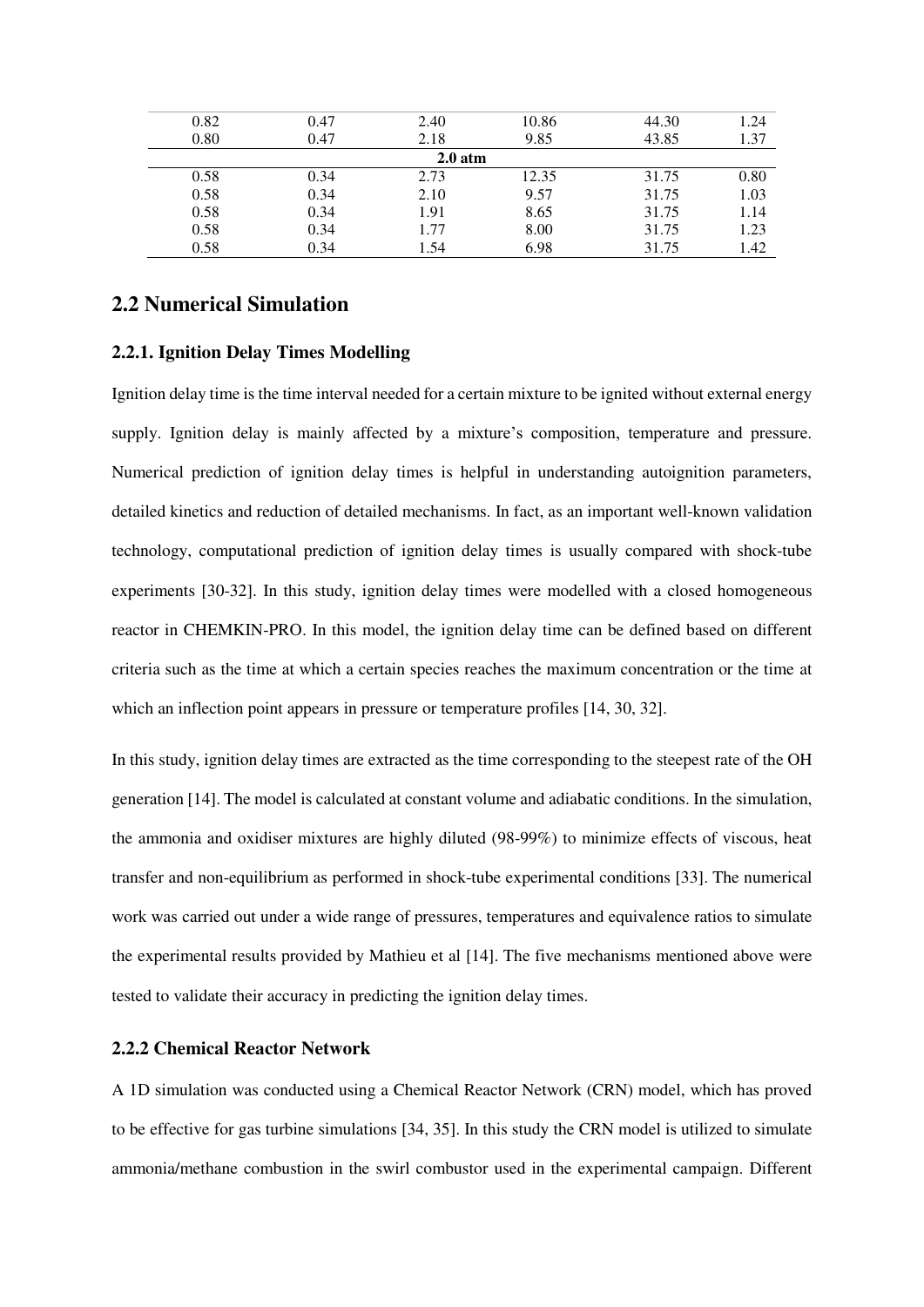chemical reactors were employed to represent different areas in the combustor chamber. A Perfect Stirred Reactor (PSR) was used to simulate the premixing, recycling and flame zones, whilst a Plug Flow Reactor (PFR) was utilized to simulate the post-flame zone. The simulation of this work was conducted in a CHEMIKIN-PRO platform.

In the primary combustion zone, because due to strong recirculation, the reactants and temperature are generally homogeneously distributed. Therefore, the PSR model is most suitable for these conditions. The combustion model under steady state conditions in each zone is represented with its corresponding chemical reactor; PSR1 represents the mixing zone near the exit of the inlet; PSR2 represents the central recirculation zone, which was set at 20% recirculation; PSR3 represents the primary flame zone; PFR represents the post-flame zone, Fig. 2.





In order to validate the simulation results, numerical work was performed at Standard Temperature and Pressure (STP; 1 atmosphere, 293 K) conditions and 2 atmospheres conditions to correlate with the experimental results performed in the generic swirl burner, Table 1. Different equivalence ratios were studied at both pressures. Calculations were performed with the five mechanisms: Tian, Teresa, Konnov, ÅA and GRI 3.0 mechanisms.

Further simulations were carried out using the chemical mechanisms that showed the best agreement with Mathius et al [14] experiments and those obtained in the experimental campaign with the generic swirl burner [29]. These simulations were performed under a variety of inlet temperatures and pressure conditions. Thus, the influence of these parameters on the combustion characteristics of ammonia/methane were studied under elevated ambient conditions of relevance to gas turbines.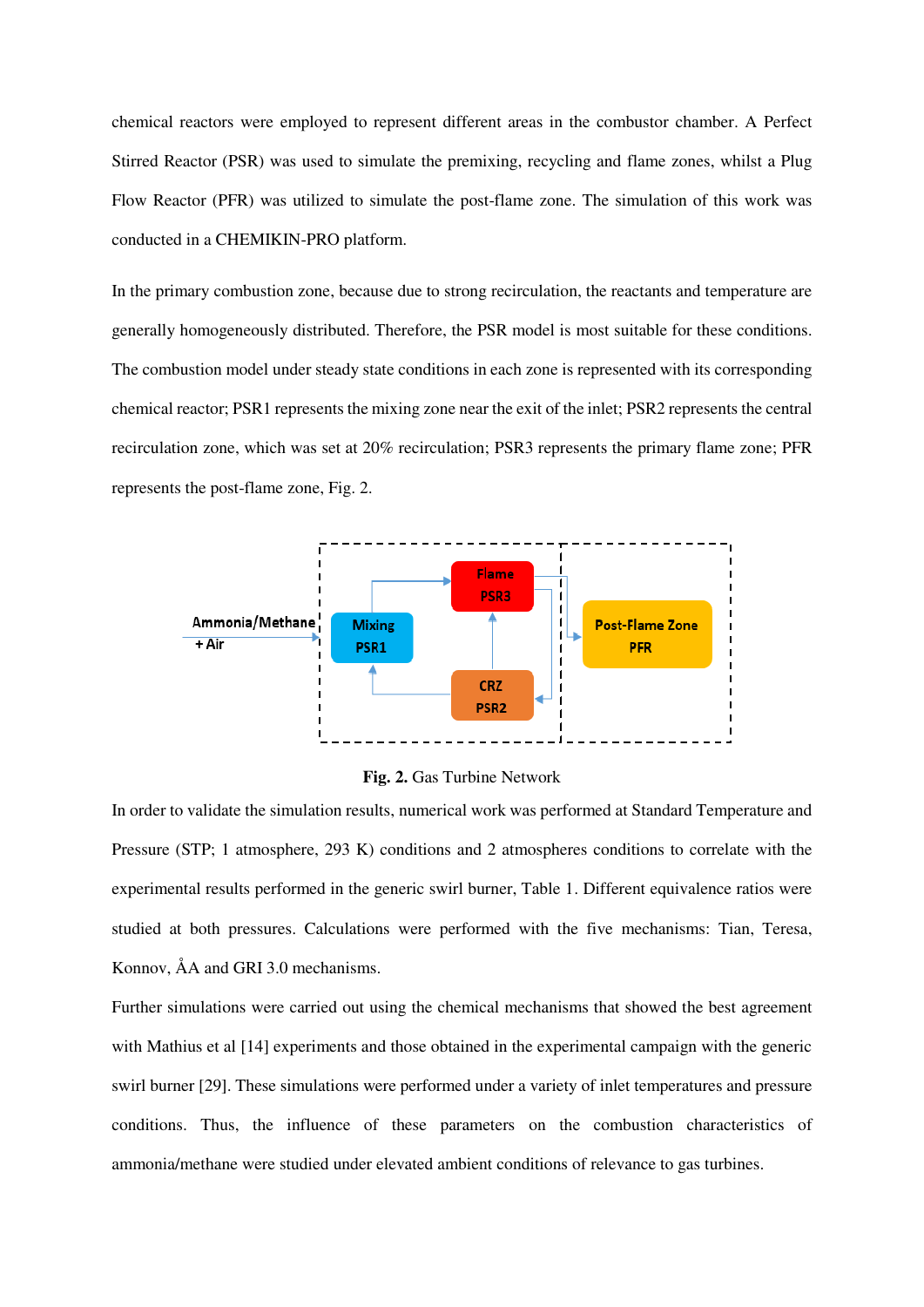## **3 Results and Discussion**

### **3.1 Validation of Ignition Delay Times**



**Fig. 3**. Performance of different mechanisms with respect to ignition delay times of NH<sub>3</sub> mixtures. a) 1.4 atm, E.R. = 0.5, 99% Ar; b) 11.0 atm, E.R. = 1.0, 99% Ar; c) 30.0 atm, E.R. = 2.0, 99% Ar; d) 11.0 atm, E.R. = 1.0, 98% Ar. Experiments as in [14].

Fig. 3. presents a validation study for ignition delay times using different chemical kinetic mechanisms. Ignition delay times of ammonia-oxygen-argon mixtures are calculated at equivalence ratios of 0.5, 1.0 and 2.0 under pressures of 1.4, 11.0 and 30.0 atm. Also, 98% and 99% dilution in Ar were studied. During the calculation with different mechanisms, no ignition occurred using GRI 3.0 mechanism. Therefore, this was discarded and only the simulation results of the other four mechanisms are presented.

Most of the mechanisms have predicted smaller ignition delay times compared to experimental data. The exceptions are the Tian and Teresa mechanisms which have shown the best agreement with data across all conditions. This was expected, as Teresa mechanism follows many constant reaction rates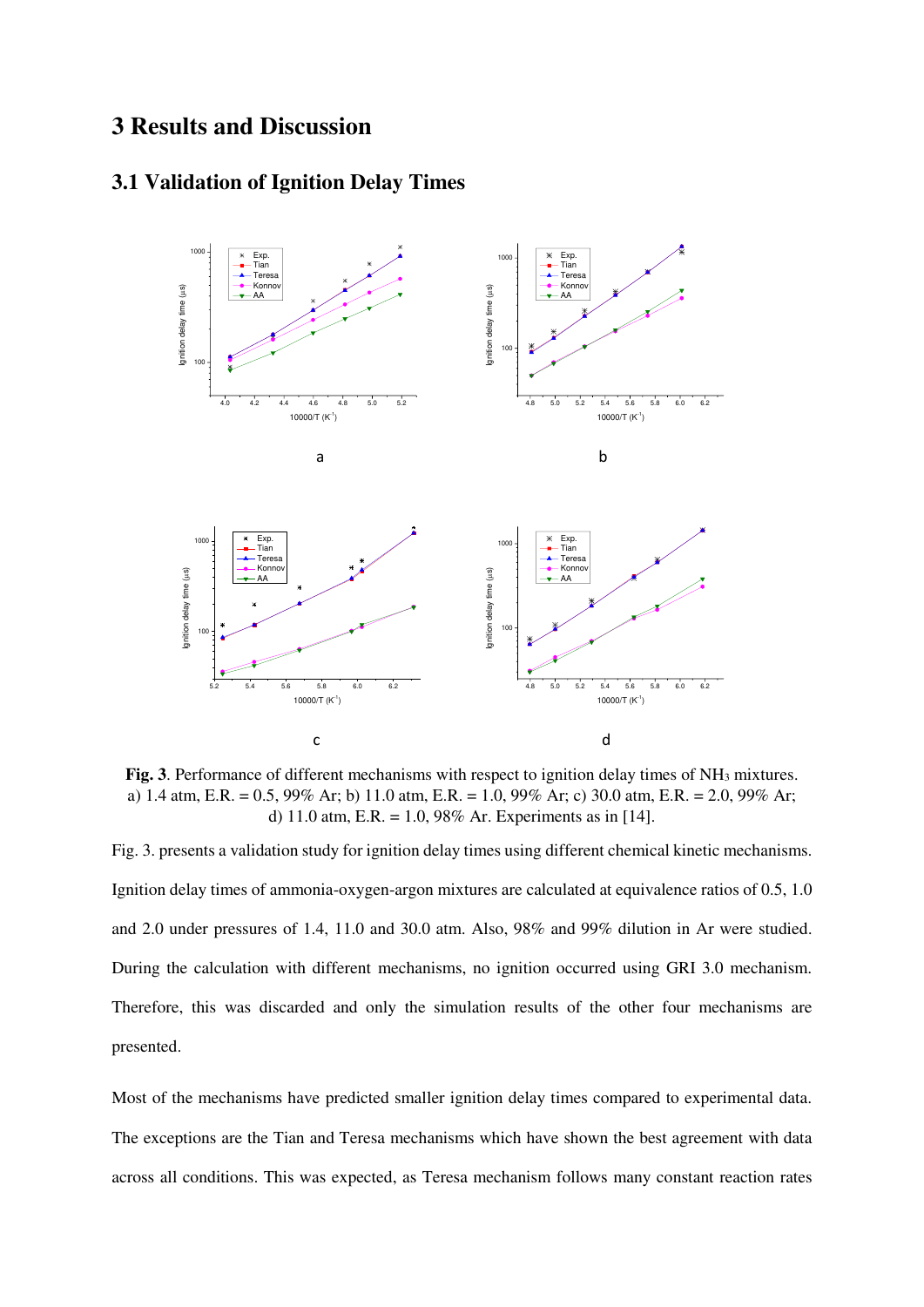adopted in Tian mechanism. The ÅA mechanism shows the worst performance whilst Konnov mechanism lies between Tian and ÅA for the prediction of these conditions, Fig. 3a. The Konnov and ÅA mechanisms provide similar predictions at high pressure, though they are still far away from the experimental results.

Although the mechanisms of Tian and Teresa are slightly too reactive, the accuracy is acceptable considering experimental uncertainty is estimated to be in the order of 10% [14]. Another possible cause for the small discrepancies can be either that the isothermal boundary condition are not exactly the same or the homogeneity accuracy in the numerical calculation.

Therefore, the Tian mechanism was selected to predict ignition delay times of ammonia/methane mixtures diluted in 99%Ar. Fig. 4. shows the ignition delay times of an ammonia/methane mixture under different equivalence ratios and pressures. The mole fraction of ammonia and methane was set at 61% and 39%, respectively. This is the same ratio as that utilised in the generic swirl burner experimental campaign, Table 1.

As observed in Fig. 4., pressure has a significant effect on the ignition delay times for ammonia/methane combustion bends while the equivalence ratio effect is much smaller. The ignition delay time decreases with the increase of pressure and increases with the increase of equivalence ratio. For a specific equivalence ratio, the factor  $\binom{T_{1atm}}{T_{11atm}}$  between ignition delay times obtained at 1.0 atm and 11.0 atm is greater than  $\binom{t_{11atm}}{t_{30atm}}$  at 11.0 and 30.0 atm, i.e. for an equivalence ratio = 1.00, the factor between 1.0 and 11.0 atm is around 6, whilst between 11.0 atm and 30.0 atm the factor is only 1.8. Compared to the ammonia/oxygen/argon mixture, the ignition delay time of the ammonia/methane/oxygen/argon mixture is relatively lower, since methane has much lower resistance to auto-ignition than pure ammonia.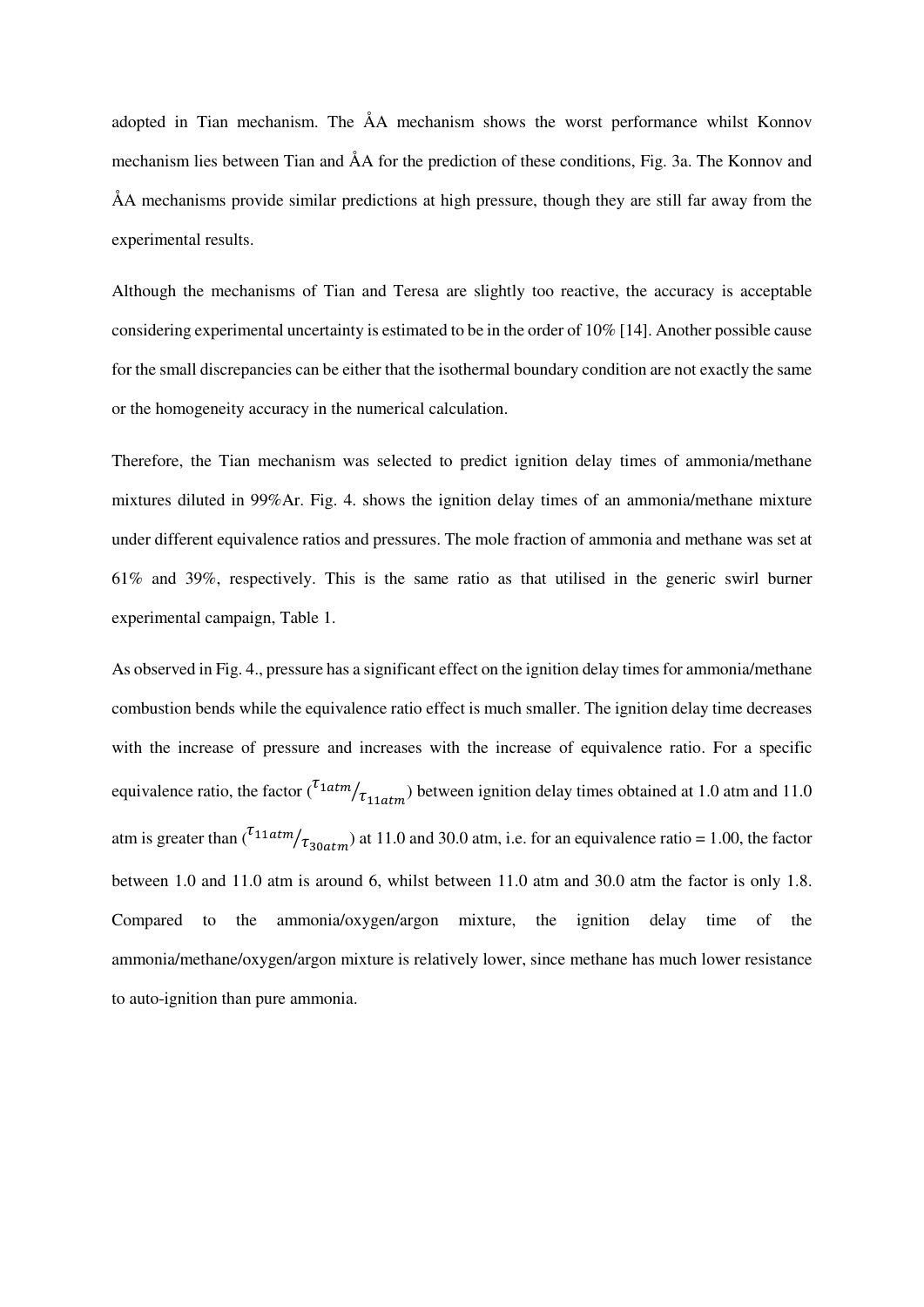

**Fig. 4.** Ignition delay time of ammonia/methane mixture

#### **3.2 Appraisal of NOx Emission Predictions**



**Fig. 5**. NO<sub>x</sub> emission under STP condition. Experiments as in [29].

At atmospheric pressure, all the mechanisms overpredict the  $NO<sub>x</sub>$  emissions significantly under lean conditions, Fig. 5. The ÅA mechanism shows a better performance than others at these conditions and the same can be said for the 2.0 atm pressure case. Obviously, equivalence ratio has a significant effect on the  $NO<sub>x</sub>$  formation kinetics. The relatively big deviation from experimental data is mainly due to the development of these mechanisms that were specifically performed for lean combustion conditions. For instance, Tian's mechanism was developed under stoichiometric conditions. In Teresa's and Konnov's mechanism both mechanisms show good performance under fuel rich conditions rather than lean ones [18, 19]. Since ÅA mechanism has been validated under a wide range of conditions, it performs better than others at fuel lean conditions. Although traditionally lean combustion is used to reduce flame temperature which leads to less thermal  $NO<sub>x</sub>$  formation in gas turbines, ammonia based fuel mixtures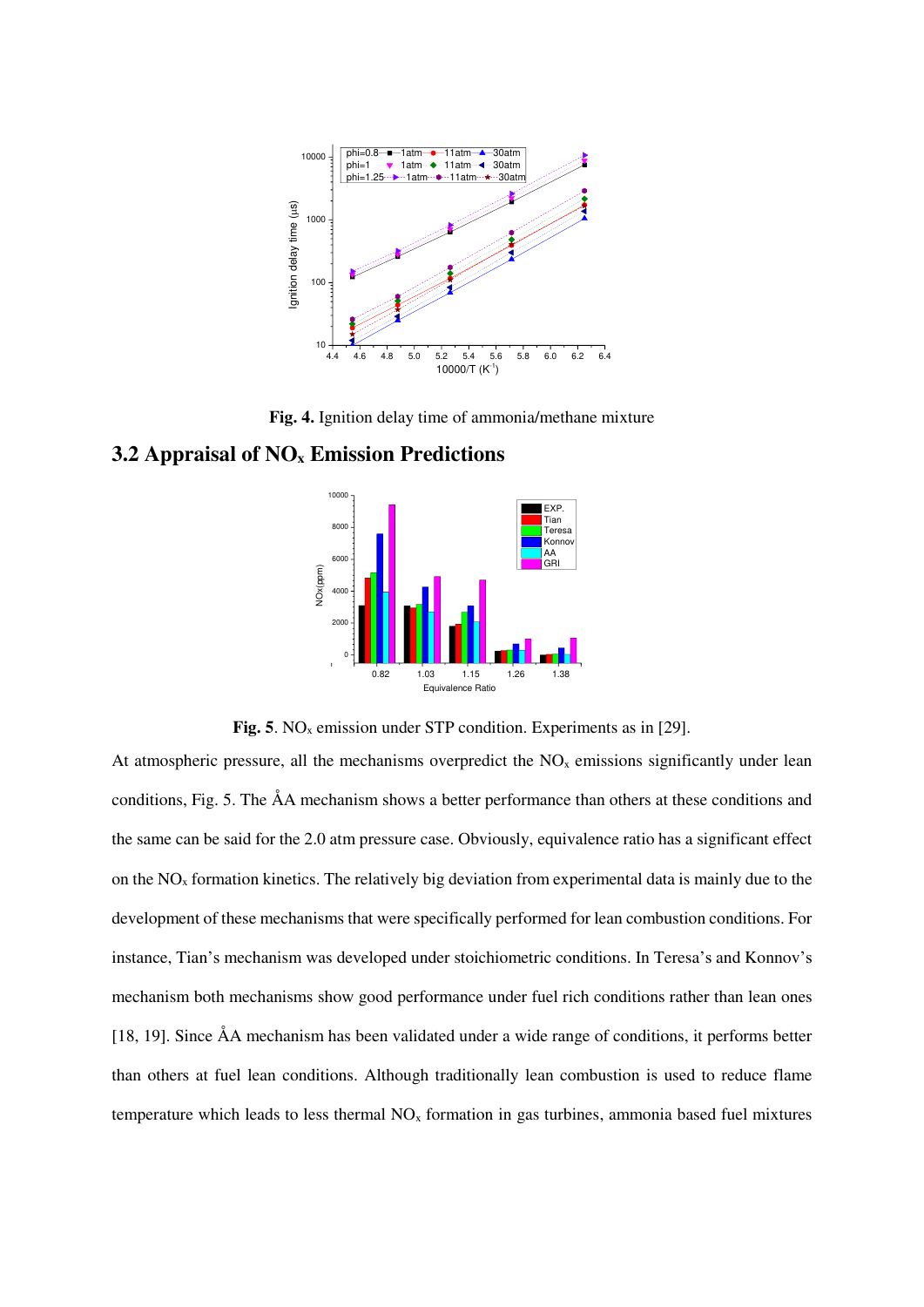seem to generate greater  $NO<sub>x</sub>$  under these lean conditions, Fig. 5 and Fig. 6. Thus, stoichiometry should be swap to fuel rich conditions to reduce the total  $NO<sub>x</sub>$  emissions for gas turbine applications.



**Fig. 6**. NO<sub>x</sub> emission concentration under 2.0 atm. Experimental Data from [29].

Under fuel rich conditions all five mechanisms predicted good trends of  $NO<sub>x</sub>$  formation as observed in Fig. 5. Increasing the equivalence ratio of the mixture decreases  $NO<sub>x</sub>$  rapidly. Overall, most of the mechanisms overestimate  $NO<sub>x</sub>$  emissions for the equivalence ratios studied, while only Tian and  $\AA A$ mechanisms underestimate  $NO<sub>x</sub>$  formation at conditions closest to stoichiometric, i.e. equivalence ratio=1.03. In the fuel rich zone near stoichiometric condition, the Tian mechanism shows the best performance.

Generally all mechanisms have provided a good prediction for  $NO<sub>x</sub>$  trends within the range of fuel rich conditions at higher pressure, Fig. 6. In most conditions all mechanisms overestimated  $NO<sub>x</sub>$  emissions, with the Tian and ÅA mechanisms performing better than the other mechanisms. At an equivalence ratio of 1.14, the best prediction is performed by ÅA and Tian mechanisms for which the calculated values are 404 ppm and 395 ppm, respectively, compared to 405 obtained experimentally. A significant reduction of  $NO<sub>x</sub>$  emission can be observed, compare with Fig. 5. This is mainly due to pressure effects on the kinetics of ammonia/methane combustion as fuel  $NO<sub>x</sub>$  will be reduced as a consequence of a thinner reaction zone while thermal  $NO<sub>x</sub>$  will increase due to a more intense combustion. However, a better understanding of fuel  $NO<sub>x</sub>$  kinetic reaction pathways need to be analysed under gas turbine conditions to corroborate the previous assertion.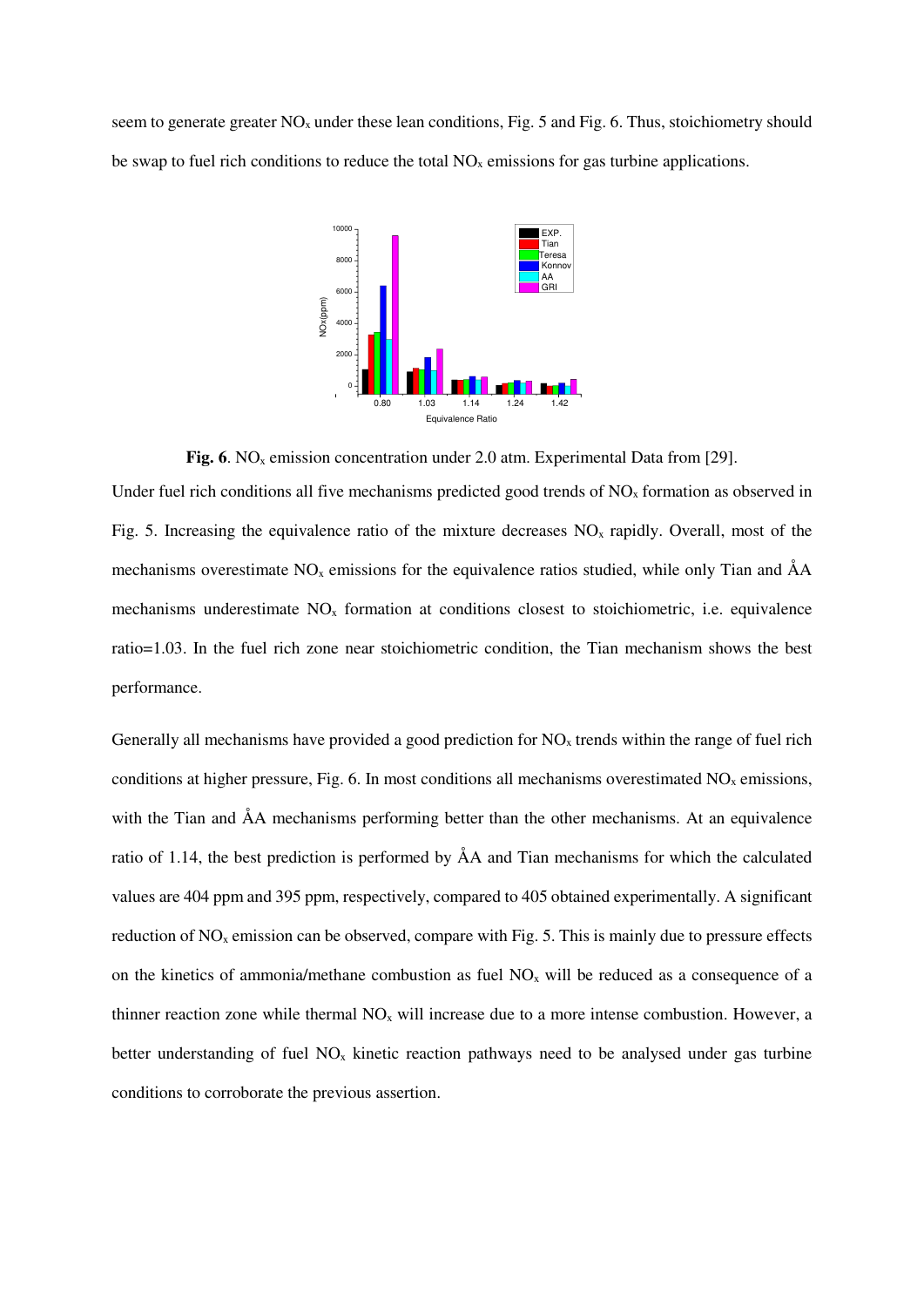Based on all previous calculations, Tian mechanism has provided satisfactory predictions of  $NO<sub>x</sub>$  in most cases, so this scheme has been selected for further studies of CH4/NH3 combustion under gas turbine conditions.

#### **3.3 Gas turbine simulations**

Overall the Chemical Reactor Network simulation can give useful information on the trends of  $NO<sub>x</sub>$ formation under real gas turbine conditions. It is appreciated that the simulations do not reveal further details of flame stability, turbulence and heat transfer features as in real combustors. Moreover, lean operating conditions over-predict the formation of  $NO<sub>x</sub>$ . Thus, further research is needed to take into account these effects for real combustors.



**Fig. 7.** NO<sub>x</sub> emission at various inlet temperatures and pressure conditions

Results show the influence of inlet temperature (300-700 K) and pressure (1.0-22.0 atm) on  $NO<sub>x</sub>$ formation, Fig. 7. Simulations were performed using Tian mechanism integrated with the CRN model. The equivalence ratio used was set at  $1.14$ . NO<sub>x</sub> emissions decrease with the increase of pressure with considerable decreases observed from medium pressure to high pressure. This indicates that the usage of ammonia/methane blends in gas turbines will be improved as  $NO<sub>x</sub>$  emissions will be likely reduced under real operation conditions. On the other hand,  $NO<sub>x</sub>$  emissions increase with augmented inlet temperatures. Although emissions increase threefold at representative industrial conditions, i.e. at 700K  $NO<sub>x</sub>$  emissions have gone up to ~270 ppm, these emissions can still be recovered using conventional scrubbing techniques, thus showing potential for co-firing ammonia and methane blends at high pressure.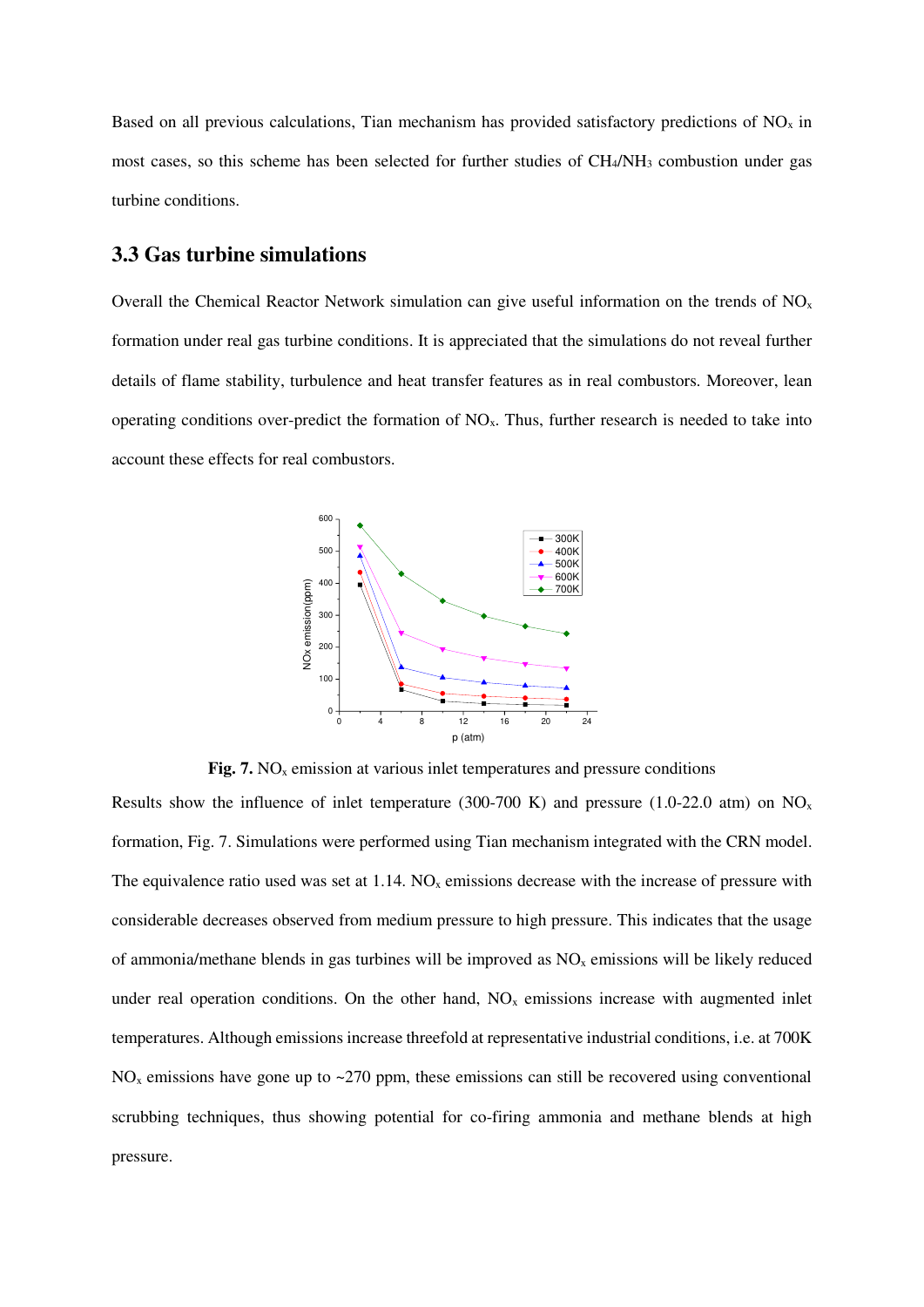Increase in  $NO<sub>x</sub>$  is mainly due to augmentation of thermal  $NO<sub>x</sub>$ . As inlet temperature increases, reactivity of the blend is increased thus enhancing nitrogen oxides formation. On the other hand, increase in pressure will compact the flame reaction zone and limit localized points of high temperature where thermal  $NO<sub>x</sub>$  are formed. Thus, thermal  $NO<sub>x</sub>$  will augment as a consequence of pressure via intensity increase of the reaction zone, while fuel  $NO<sub>x</sub>$  will show a reduction that will have a greater impact on the total amount of emissions, Fig. 7.

#### **3.4 Sensitivity Analysis**

An OH sensitivity analysis of the Tian mechanism was conducted to identify the important reactions for ammonia/methane combustion at high pressure, Fig. 8. The ÅA mechanism was also analysed for comparison purposes, Fig. 9. The condition selected for the analysis is an equivalence ratio of 1, pressure of 17 atm and temperature of 2000K. The composition of the  $NH<sub>3</sub>/CH<sub>4</sub>/O<sub>2</sub>/Ar$  mixture is the same as in Fig. 4.

The reactions  $CH_3+O_2 \Leftrightarrow CH_2O+OH$  and  $NH_3+OH \Leftrightarrow NH_2+H_2O$  have the largest impacts on the production of OH radicals in both mechanisms. The difference between mechanisms is that these reactions play a more prominent role in Tian mechanism than in ÅA mechanism. Even further, in Tian's and ÅA mechanisms the reaction  $CH_3+HO_2 \otimes CH_4+O_2$  is the second most promoting reaction of OH while in ÅA mechanism the reactions  $O+OH \Leftrightarrow H+O_2$  and  $CH_3+H(+M) \Leftrightarrow CH_4+M$ ) also significantly enhances the OH production. In fact, differences between rate constants of some key reactions produce also a great impact on OH formation. For instance, concerning the reaction  $CH_3+H(+M)\overset{\triangle}{\leftrightarrow} CH_4(+M)$ , the rate constant is k=2.1×10<sup>14</sup> in Tian's mechanism while in ÅA the value is k=6×10<sup>16</sup>·T<sup>-1</sup>. This simple case shows how these differences can considerably alter the performance when predicting the ignition delay time.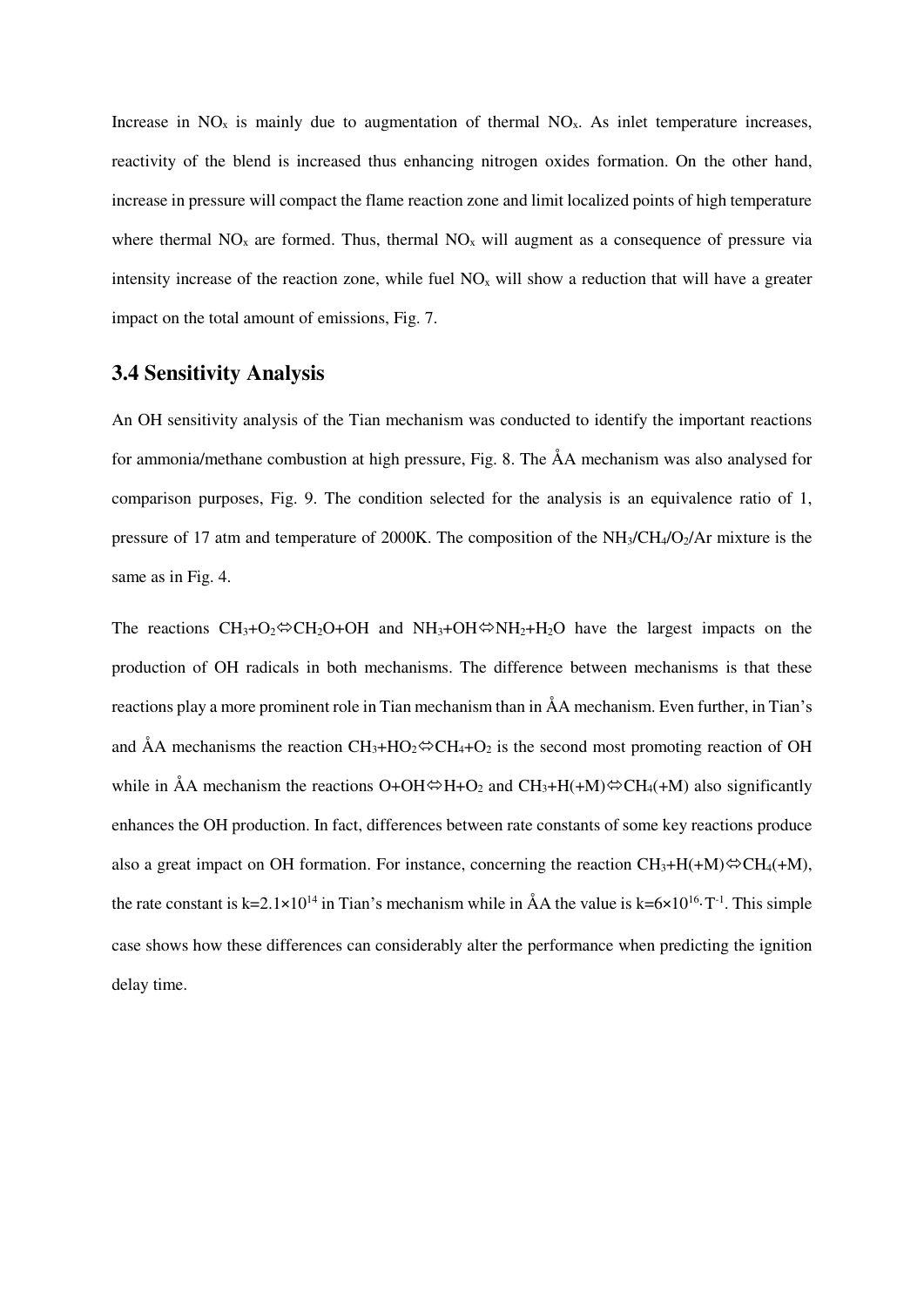

**Fig. 8.** OH sensitivity using Tian mechanism.



**Fig. 9**. OH sensitivity using ÅA mechanism.

Fig. 10. shows the sensitivity analysis results of NO species to identify the important reactions in an ammonia/methane flame zone.  $NH+OH \oplus HNO+H$  reaction is the most promoting reaction for NO formation while reactions  $NH_2+NO\otimes NNH+OH$  and  $N+NO\otimes N_2+O$  play important roles for the NO consumption. The importance of these reactions is quite different from the results observed in [16] at low pressure. This indicates that the high pressure conditions experienced in gas turbines considerably affect the reaction kinetics compared to low pressure conditions. To illustrate the differences between the selected mechanisms and taking the inhibiting reaction  $N+NO \, \nless N_2+O$  as an example, rate constants are  $2\times10^{13}$  for Tian's and Teresa's mechanisms,  $3.3\times10^{12}\cdot$  T<sup>0.3</sup> in ÅA and  $2.7\times10^{13}$ exp(1500/RT) in GRI 3.0, while there is no such elementary reaction in Konnov's mechanism. These variances explain why NO predictions are closer between Tian's and Teresa's mechanisms while the deviation is greater with GRI 3.0 and Konnov´s, Fig. 6. Similarly, most constants show a great variety of values between mechanisms. Therefore, the different rate constants for some sensitive reactions can illustrate the differences in the treatment of the NO formation between the mentioned mechanisms, thus being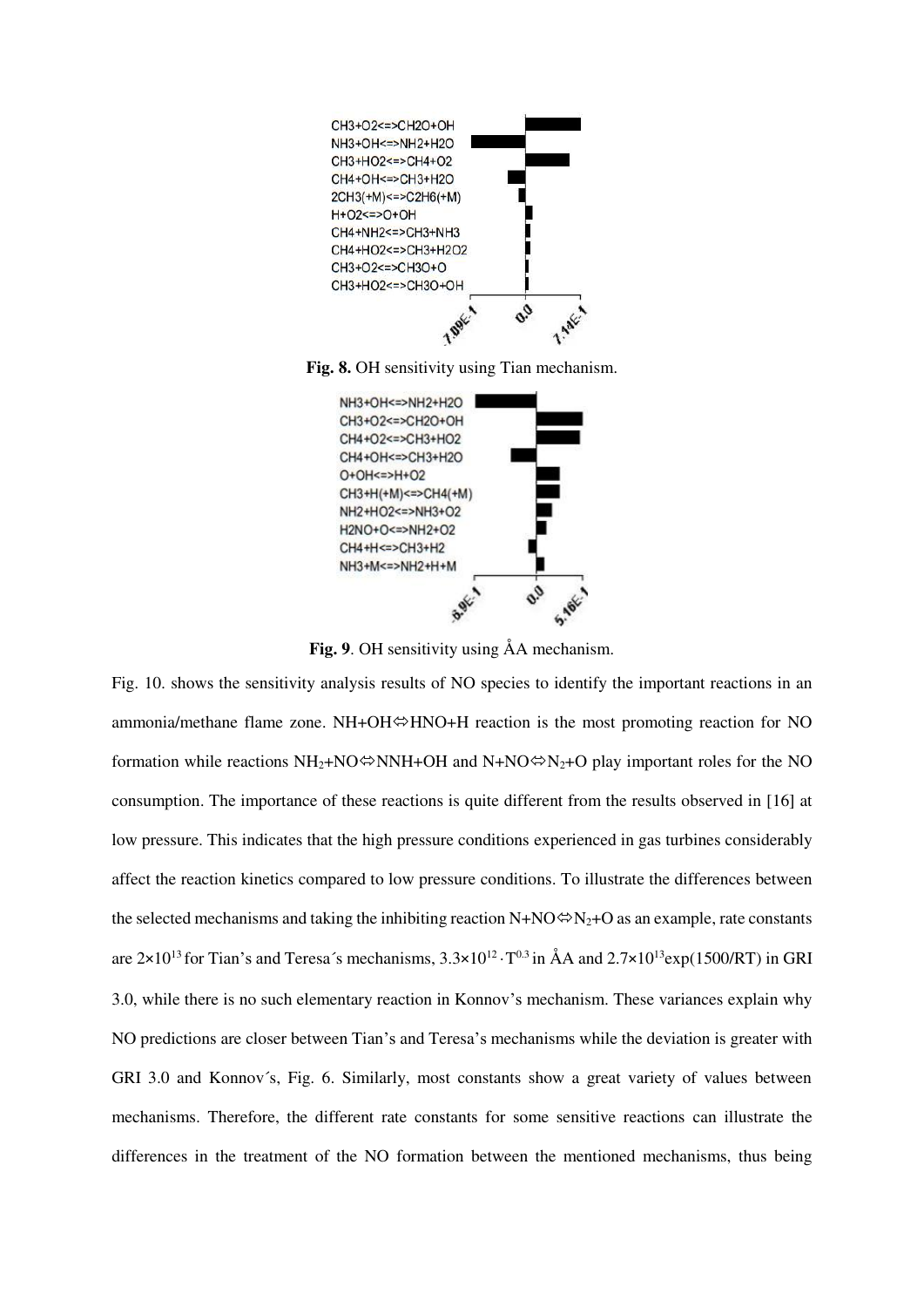responsible for the different NO emission predictions for the swirl burner presented in this study. Moreover, the sensitivity analysis also indicates that the reactions between hydrocarbon and nitrogen species have very little effect on the NO formation.



**Fig. 10.** NO sensitivity of Tian mechanism. E.R. 1.14, 17 atm and 300K inlet temperature.



**Fig. 11.** Pathway analysis of the NO formation in the flame zone at high pressure. E.R. 1.14, 17 atm and 300K inlet temperature.

Fig. 11. shows the main reaction pathways of NO formation. The major source of the NO formation comes from oxidation of HNO and N. When ammonia is consumed initially with O/OH, NH2 is produced. Then the NH2 is mainly converted into HNO and NH. As the sensitivity analysis shows, the reaction NH+OH $\Leftrightarrow$ HNO+H plays the key role in the NO formation process. The conversion from HNO to NO is mainly through the reaction  $HNO(+M)\otimes NO+H(+M)$  with a 45.4% contribution, while  $HNO+H\Rightarrow NO+H<sub>2</sub>$  and  $HNO+OH\Rightarrow NO+H<sub>2</sub>$  are also active but with smaller net contribution to NO formation.

On the other hand, because of the high temperature in gas turbine flames, hydrogen atoms are quite easily stripped off NH to produce N [26]. Then the formation of NO created via oxidation of nitrogen radicals (N) is mainly via the reaction  $N+OH \oplus NO+H$ . Similar analysis can be conducted for the NO degradation pathway so that a deep insight can be gained into the factors needed to reduce  $NO<sub>x</sub>$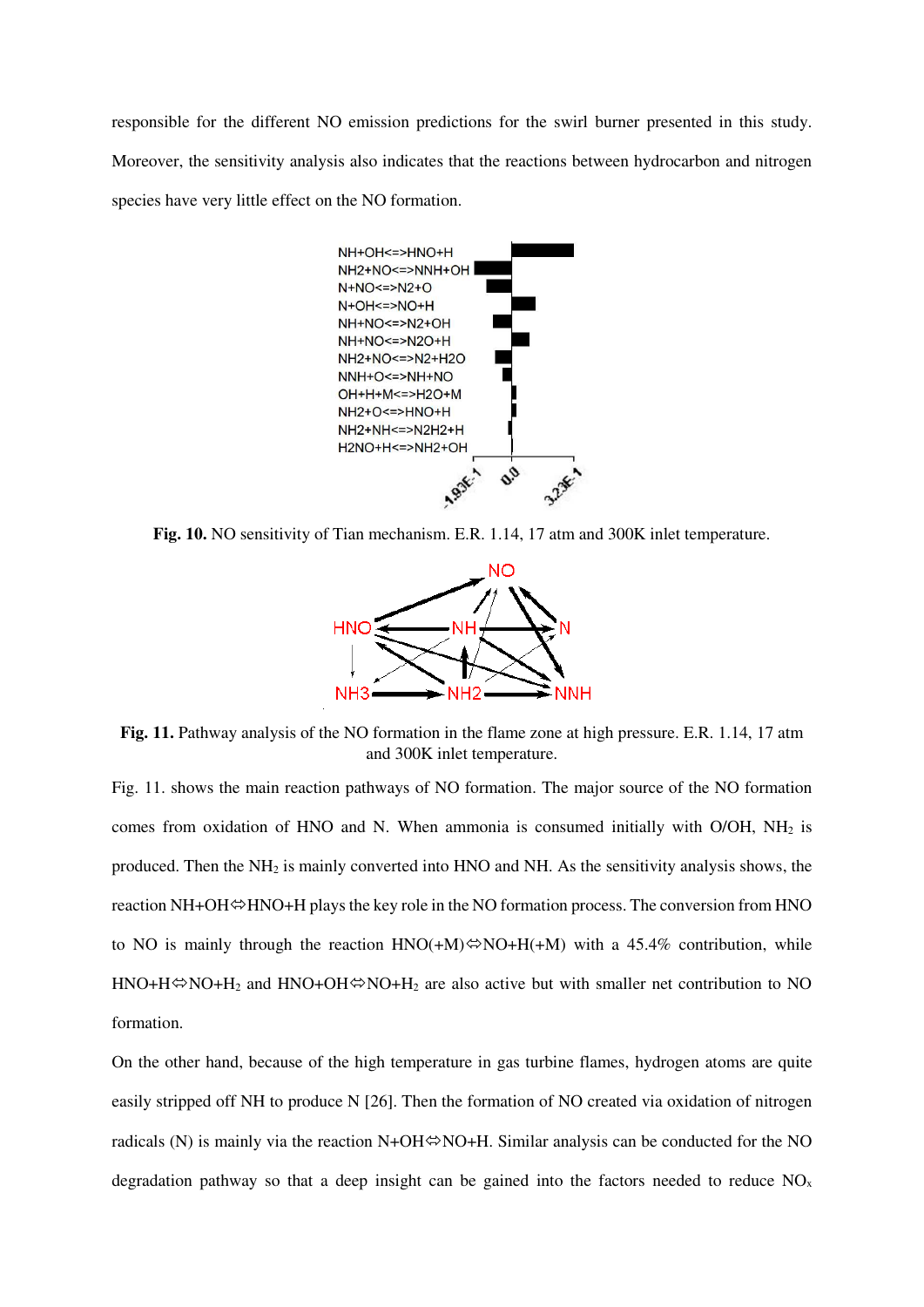emissions under gas turbine conditions. NO is mainly consumed by  $NH<sub>2</sub>$  by the reactions  $NH<sub>2</sub>$ +  $NO \otimes N_2$ + H<sub>2</sub>O and NH<sub>2</sub>+ NO $\otimes$ NNH+ OH forming N<sub>2</sub> or NNH. NNH is finally converted into N<sub>2</sub> through the reaction NNH $\Leftrightarrow$ N<sub>2</sub>+H. Therefore, the fate of the NH<sub>i</sub> species to a large extent determines the selectivity of the fuel towards the formation of NO or  $N_2$  in the flame.

## **4 Conclusion**

A comprehensive comparison of different detailed mechanisms was performed to study the co-firing of ammonia/methane blends in gas turbines as a possible choice to reduce carbon emissions. Several recently published mechanisms including Tian, Teresa, Konnov, ÅA and GRI 3.0 mechanisms were employed to determine their performance for the prediction of ignition delay times and  $NO<sub>x</sub>$  emission using ammonia blends.

Ignition delay time calculations for highly diluted ammonia showed that Tian's and Teresa's mechanisms yielded the best performance. Thus, Tians' mechanism was used for ignition delay time predictions utilising ammonia/methane blends. The results showed that high pressure conditions reduced ignition delay times for these blends significantly whist equivalence ratio has a relatively small effect.

NOx emission calculations were conducted with a Chemical Reactor Network to simulate a real swirl burner of gas turbine. The results indicate that slightly fuel rich combustion can have an advantage to lower  $NO<sub>x</sub>$  emission in gas turbines. Hence, Tian's mechanism is recommended as the best suited for ammonia/methane combustion studies in gas turbine at fuel-rich conditions.

Tian's mechanism was used on further analyses to determine the effect of pressure and temperature on  $NO<sub>x</sub>$  production. Results showed that high pressure can achieve a considerable decrease of  $NO<sub>x</sub>$ emission whilst high inlet temperatures to the combustor will promote them. Sensitivity and reaction were carried out to identify important reactions in ammonia/methane combustion. Results showed that  $CH_3+O_2 \otimes CH_2O+OH$  plays the most important role in ignition chemistry while NH+OH $\Leftrightarrow$ HNO+H has the largest impact on the NO conversion at high pressure. The major source of the NO formation comes from oxidation of HNO and N under gas turbine combustion conditions.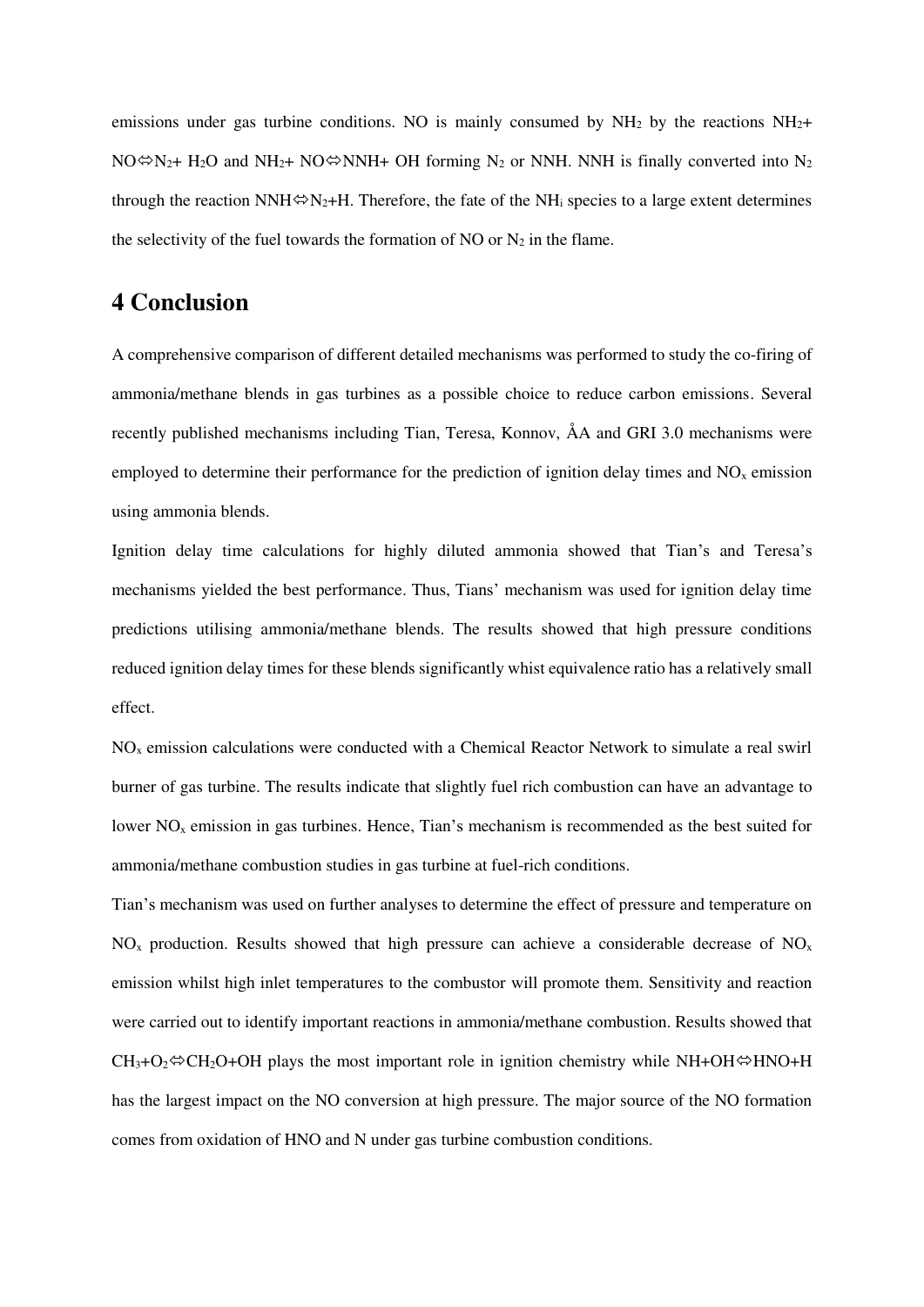Additional studies are still needed for a deeper insight into the ammonia chemistry so that the mechanism can be refined to be better suited for ammonia/methane combustion under gas turbine conditions.

## **Acknowledgements**

Mr. Xiao would like to thank all the support given by the Chinese Scholarship Council (CSC) in order

to complete his PhD studies at the UK.

## **References**

[1] S.M. Grannell, D.N. Assanis, S.V. Bohac, D.E. Gillespie, The Fuel Mix Limits and Efficiency of a Stoichiometric, Ammonia, and Gasoline Dual Fueled Spark Ignition Engine, Journal of Engineering for Gas Turbines and Power, 130 (2008) 042802.

[2] C.S. Shawn Grannell, Don Gillespie, A Comparison of Combustion Promoters for Ammonia and Two Ways to Run Engines on Ammonia as the Only Fuel, in: 2010 Annual NH3 Fuel Conference, 2010

[3] S. Frigo, R. Gentili, Analysis of the behaviour of a 4-stroke Si engine fuelled with ammonia and hydrogen, International Journal of Hydrogen Energy, 38 (2013) 1607-1615.

[4] F.R. Westlye, A. Ivarsson, J. Schramm, Experimental investigation of nitrogen based emissions from an ammonia fueled SI-engine, Fuel, 111 (2013) 239-247.

[5] A.J. Reiter, S.-C. Kong, Combustion and emissions characteristics of compression-ignition engine using dual ammonia-diesel fuel, Fuel, 90 (2011) 87-97.

[6] W.E. Lear, Ammonia-Fueled Combustion Turbines, in: 2007 Annual NH3 Fuel Conference, NH3 Fuel Association, 2007.

[7] E.B. Karabeyoglu A, Fuel Conditioning System for Ammonia Fired Power Plants, in: 2012 Annual NH3 Fuel Conference, NH3 Fuel Association., 2012.

[8] K.P. Meyer T, Li M, Redfern K, Diaz D Ammonia Combustion with Near-Zero Pollutant Emissions, in: 2011 Annual NH3 Fuel Conference, NH3 Fuel Association, 2011.

[9] B.M.S. Ganley J, Engine-Ready, Carbon Free Ammonia Fuel., in: 2010 Annual NH3 Fuel Conference, NH3 Fuel Association, 2010.

[10] U.N. UNIDO, Fertilizer Manual, Kluwer Academic Publishers, The Netherlands, 1998.

[11] P. M. The Coke Oven By-Product Plant in, 2008.

[12] H. Nozari, A. Karabeyoğlu, Numerical study of combustion characteristics of ammonia as a renewable fuel and establishment of reduced reaction mechanisms, Fuel, 159 (2015) 223-233.

[13] P. Kumar, T.R. Meyer, Experimental and modeling study of chemical-kinetics mechanisms for H2– NH3–air mixtures in laminar premixed jet flames, Fuel, 108 (2013) 166-176.

[14] O. Mathieu, E.L. Petersen, Experimental and modeling study on the high-temperature oxidation of Ammonia and related NOx chemistry, Combustion and Flame, 162 (2015) 554-570.

[15] C. Duynslaegher, F. Contino, J. Vandooren, H. Jeanmart, Modeling of ammonia combustion at low pressure, Combustion and Flame, 159 (2012) 2799-2805.

[16] Z. Tian, Y. Li, L. Zhang, P. Glarborg, F. Qi, An experimental and kinetic modeling study of premixed NH3/CH4/O2/Ar flames at low pressure, Combustion and Flame, 156 (2009) 1413-1426.

[17] A. Hayakawa, T. Goto, R. Mimoto, Y. Arakawa, T. Kudo, H. Kobayashi, Laminar burning velocity and Markstein length of ammonia/air premixed flames at various pressures, Fuel, 159 (2015) 98-106.

[18] T. Mendiara, P. Glarborg, Ammonia chemistry in oxy-fuel combustion of methane, Combustion and Flame, 156 (2009) 1937-1949.

[19] A.A. Konnov, Implementation of the NCN pathway of prompt-NO formation in the detailed reaction mechanism, Combustion and Flame, 156 (2009) 2093-2105.